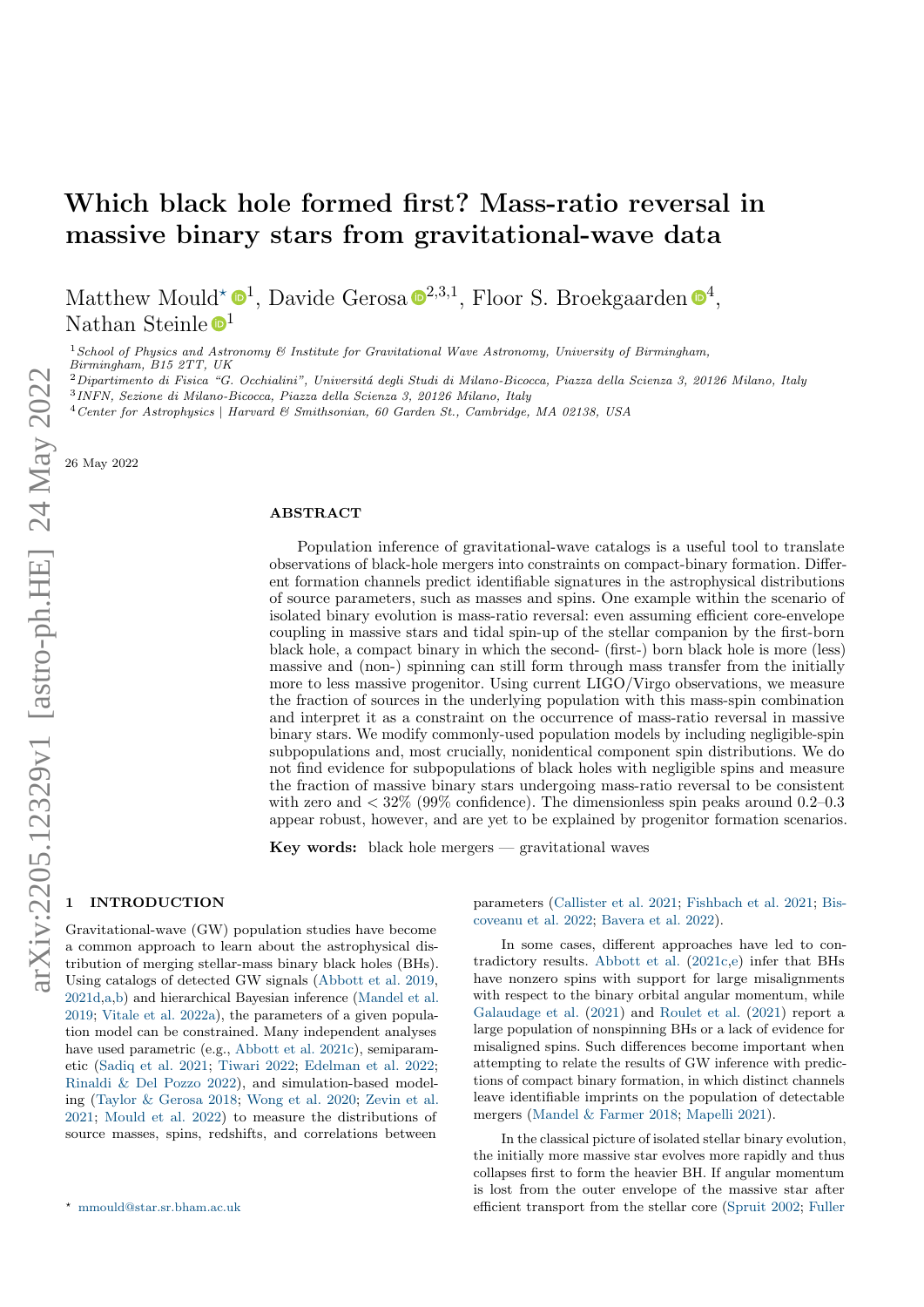[et al.](#page-8-14) [2019;](#page-8-14) [Belczynski et al.](#page-6-11) [2020\)](#page-6-11) the heavier BH is expected to have negligible spin [\(Qin et al.](#page-8-15) [2018;](#page-8-15) [Fuller & Ma](#page-6-12) [2019\)](#page-6-12). Before the second BH forms, its progenitor may be spun up due to tidal torques from the first-born BH [\(Kushnir et al.](#page-8-16) [2016;](#page-8-16) [Hotokezaka & Piran](#page-8-17) [2017;](#page-8-17) [Zaldarriaga et al.](#page-8-18) [2018;](#page-8-18) [Qin](#page-8-15) [et al.](#page-8-15) [2018;](#page-8-15) [Bavera et al.](#page-6-13) [2020;](#page-6-13) [Belczynski et al.](#page-6-11) [2020\)](#page-6-11). The less (more) massive BH in the resulting binary therefore has significant (negligible) spin.

On the other hand, if there is significant mass transfer from the initially more to less massive star, the binary mass ratio can be "reversed" and the first (second) collapse of the now less (more) massive star can form the lighter (heavier) BH. This mechanism has frequently been suggested in the literature to explain Algol binaries and compact object binaries with young neutron stars (e.g., [Portegies Zwart & Verbunt](#page-8-19) [1996;](#page-8-19) [Kaspi et al.](#page-8-20) [2000;](#page-8-20) [Tauris & Sennels](#page-8-21) [2000;](#page-8-21) [Sipior et al.](#page-8-22) [2004;](#page-8-22) [Toonen et al.](#page-8-23) [2018;](#page-8-23) [Venkatraman Krishnan et al.](#page-8-24) [2020\)](#page-8-24). Crucially, this scenario of mass ratio reversal (MRR) leads to GW detections of binary BHs with the more (less) massive BH having non-negligible (negligible) spin [\(Zevin & Bavera](#page-8-25) [2022;](#page-8-25) [Broekgaarden et al.](#page-6-14) [2022\)](#page-6-14), as well as different spin misalignments [\(Gerosa et al.](#page-8-26) [2013\)](#page-8-26). While the individual BH spins are typically poorly measured [\(Abbott et al.](#page-6-3) [2021b\)](#page-6-3), in principle the occurrence of MRR can be constrained using GW observations.

To this end, we present a suite of GW population analyses with models designed to identify via spin measurements binary BHs that have undergone mass ratio reversal. The key ingredient is that we must no longer assume the two BH spins are identically distributed as is done in current state-of-the-art analyses [\(Abbott et al.](#page-6-4) [2021c\)](#page-6-4). We consider minimal extensions of widely used spin models (Talbot  $\&$ [Thrane](#page-8-27) [2017;](#page-8-27) [Wysocki et al.](#page-8-28) [2019;](#page-8-28) [Abbott et al.](#page-6-4) [2021c\)](#page-6-4), accounting also for the possibility of small or nonspinning components [\(Galaudage et al.](#page-8-9) [2021\)](#page-8-9). From the underlying population we measure the fraction of sources in which the heavier BH has larger spin and, by thresholdling the spin magnitudes or including a peak at zero spins, the fraction in which either one or both components have negligible spin. These measurements give insight in the fractions of binary BHs undergoing MRR.

In Sec. [2,](#page-1-0) we summarize our modeling and inference procedure. In Sec. [3,](#page-2-0) we present the results of our analyses, in particular the fractions of sources with negligible spins and the MRR fraction. We discuss our findings and their caveats in Sec. [4.](#page-3-0)

## <span id="page-1-0"></span>2 METHODS

## 2.1 Population inference

We model GW events as independent draws from an inhomogeneous Poisson process subject to detection biases. For the  $N_{\text{obs}} = 69$  events with false alarm rates (FARs)  $< 1$  yr<sup>-1</sup> and source parameters  $\theta_i$  as measured from strain data  $d = \{d_i\}$   $(i = 1, ..., N_{obs})$  in the first (O1), second (O2), and third (O3) observing runs, the hierarchical Bayesian posterior distribution of population parameters  $\lambda$  characterizing a given astrophysical model  $p(\theta|\lambda)$  is given by  $p(\lambda|\mathbf{d}) = \pi(\lambda)\mathcal{L}(\mathbf{d}|\lambda)/\mathcal{Z}(\mathbf{d})$ . We take uninformative priors  $\pi(\lambda)$  (see Sec. [2.2\)](#page-1-1). The evidence for the GW data given the

population model is  $\mathcal{Z}(\boldsymbol{d}) = \int \pi(\boldsymbol{\lambda}) \mathcal{L}(\boldsymbol{d}|\boldsymbol{\lambda}) d\boldsymbol{\lambda}$ . The population likelihood is given by [\(Mandel et al.](#page-8-0) [2019;](#page-8-0) [Vitale et al.](#page-8-1) [2022a\)](#page-8-1)

<span id="page-1-2"></span>
$$
\mathcal{L}(\boldsymbol{d}|\boldsymbol{\lambda}) \propto \prod_{i=1}^{N_{\rm obs}} \frac{\int \mathcal{L}(\boldsymbol{d}_i|\boldsymbol{\theta}_i)p(\boldsymbol{\theta}_i|\boldsymbol{\lambda})d\boldsymbol{\theta}_i}{\int P_{\rm det}(\boldsymbol{\theta})p(\boldsymbol{\theta}|\boldsymbol{\lambda})d\boldsymbol{\theta}},
$$
\n(1)

where each  $\mathcal{L}(\mathbf{d}_i|\theta_i)$  is a single-source likelihood and  $P_{\text{det}}(\theta)$ is the detection probability of a source given its parameters  $\theta$ . The posterior has been marginalized over the merger rate normalization with a log-uniform prior [\(Fishbach et al.](#page-6-15) [2018\)](#page-6-15).

We evaluate Eq. [\(1\)](#page-1-2) using Monte Carlo integrals. We rewrite the likelihoods as  $\mathcal{L}(\bm{d}_i|\bm{\theta}_i) = \mathcal{Z}(\bm{d}_i)p(\bm{\theta}_i|\bm{d}_i)/\pi(\bm{\theta}_i)$ and use public LVC data to compute the numerator as a summation over samples  $\theta_i$  drawn from the single-event posteriors  $p(\theta_i|d_i)$ .<sup>[1](#page-1-3)</sup> The denominator is computed by reweighting to our population models the recovered sources, for which  $P_{\text{det}}(\theta) = 1$ , from an injected set of signals.<sup>[2](#page-1-4)</sup> For events detected in O3 the threshold for recovery is set to FAR  $< 1 \text{ yr}^{-1}$ in at least one detection pipeline, while for events from O1 and O2 we require a network signal-to-noise ratio (SNR) > 10 [\(Abbott et al.](#page-6-4) [2021c\)](#page-6-4). We account for uncertainty in both integrals due to finite sampling as in [Abbott et al.](#page-6-4) [\(2021c\)](#page-6-4) (see also [Farr](#page-6-16) [2019;](#page-6-16) [Golomb & Talbot](#page-8-29) [2022\)](#page-8-29).

The source-frame primary BH masses and mass ratios are modeled using the POWER LAW  $+$  PEAK model, while the model for redshifts  $z$  corresponds to a merger rate density per unit comoving volume and source-frame time that is a power law in  $1 + z$ . The parameters and their prior distributions are as in [Abbott et al.](#page-6-4) [\(2021c\)](#page-6-4). Our inference on the mass and redshift parameters is unchanged with respect to any of the following spin models. The population-level posterior is sampled using GWpopulation [\(Talbot et al.](#page-8-30) [2019\)](#page-6-17), BILBY [\(Ashton et al.](#page-6-17) 2019), and DYNESTY [\(Speagle](#page-8-31) [2020\)](#page-8-31).

#### <span id="page-1-1"></span>2.2 Spin models

#### 2.2.1 Identical spins

The DEFAULT spin parametrization used by [Abbott et al.](#page-6-4) [\(2021c\)](#page-6-4) models the dimensionless spin magnitudes  $\chi_{1,2}$  (corresponding to BH masses  $m_1 > m_2$  as independent and identical beta distributions which have mean  $\mu$  and variance  $\sigma^2$ , with uniform priors on [0, 1] and [0.005, 0.25], respectively. Additional prior constraints on the standard beta distribution shape parameters  $\alpha, \beta > 1$  enforce regularity at the prior boundaries (one could alternatively sample these parameters directly as in, e.g., [Vitale et al.](#page-8-32) [2022b\)](#page-8-32). The two polar spin misalignments are modeled independently of the magnitudes but not of each other, being distributed in cosines as a mixture between isotropic (flat in cosine) and preferentially aligned (unit-mean Gaussian truncated on [−1, 1]) components, indicative of isolated and dynamical formation, respectively (e.g., [Mandel & O'Shaughnessy](#page-8-33) [2010\)](#page-8-33). The prior on the mixing fraction  $\zeta$  is uniform in [0, 1] while that of

<span id="page-1-3"></span><sup>&</sup>lt;sup>1</sup> Samples used in the POWER LAW + PEAK analysis from [zen](https://zenodo.org/record/5655785)[odo.org/record/5655785.](https://zenodo.org/record/5655785)

<span id="page-1-4"></span><sup>2</sup> Dataset o1+o2+o3 bbhpop real+semianalytic-LIGO-T2100377-v2 from [zenodo.org/record/5636816.](https://zenodo.org/record/5636816)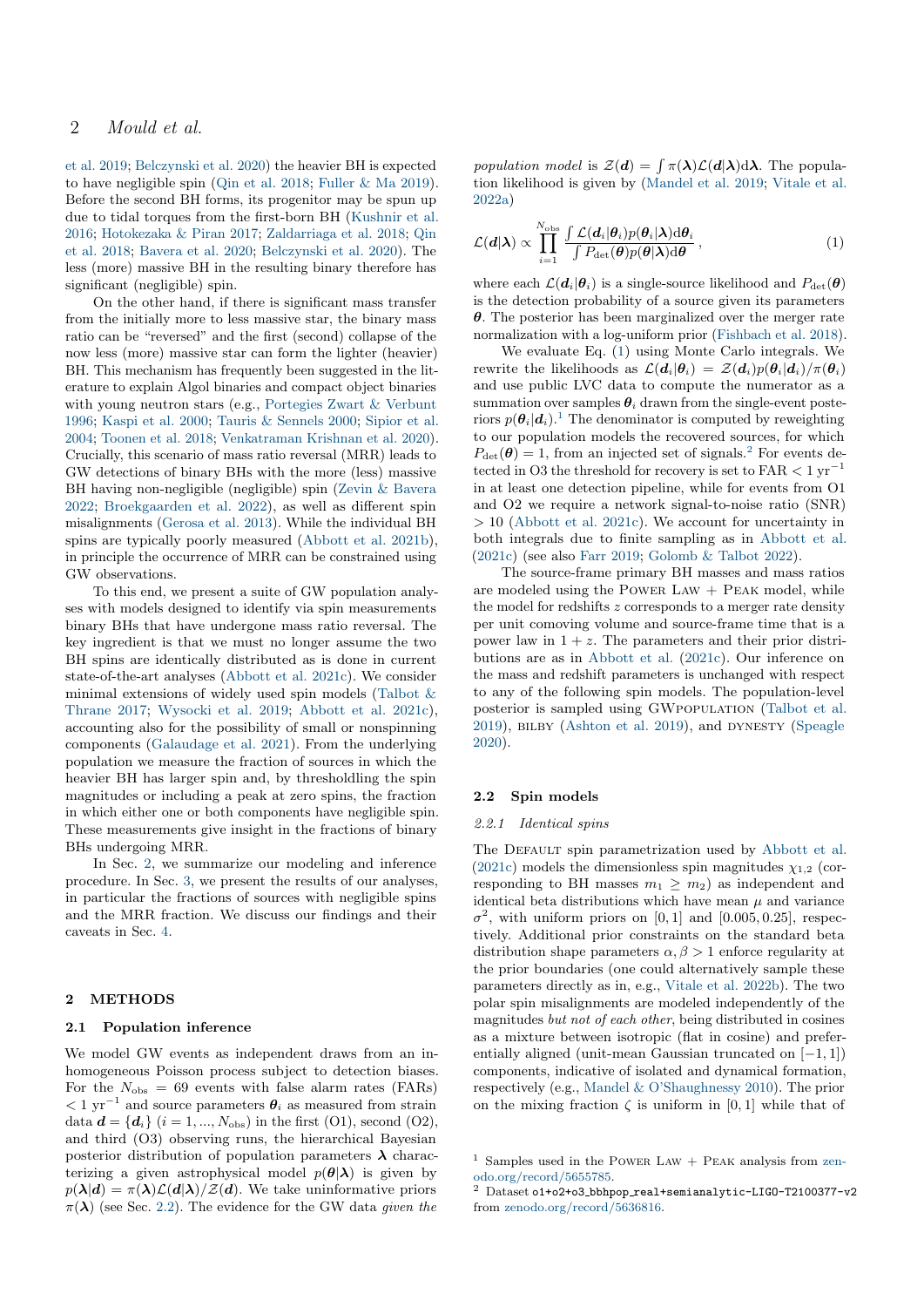#### 2.2.2 Nonidentical spins

To asses the difference between BH spin magnitudes, the first extension we consider is to relax the assumption of identical distributions. In this NONIDENTICAL model the spin magnitudes employ the same independent beta parametrization but are no longer identical, with means  $\mu_i$  and variances  $\sigma_i^2$  $(i = 1, 2)$ . We additionally allow nonidentical alignments  $\tau_i$ ; however, since spin magnitudes and tilts are independent, this will not directly affect inferences on  $\chi_{1,2}$ . The mixing fraction  $\zeta$  between aligned and isotropic tilts is kept identical for both BHs since they must have formed in the same environment. We impose priors as above.

#### 2.2.3 Zero-spin peaks

Since predictions of isolated binary stellar evolution include BHs with small spins as discussed in Sec. [1,](#page-0-0) we also consider a model that explicitly includes such subpopulations. In the spirit of [Galaudage et al.](#page-8-9)  $(2021)$ , we modify the NONIDENTIcal spin model by adding zero-mean Gaussians truncated within  $0 \leq \chi_{1,2} \leq 1$  to the spin magnitude distributions. The prior of the standard deviations  $\omega_i$  is uniform with  $0.01 \leq \omega_i \leq 0.05$  and the mixing fractions  $f_i$  between the beta distributions and zero-spin peaks are uniform in [0, 1]. We keep the NONIDENTICAL distribution of spin tilts and allow for the possibility of just one (non-) spinning BH by taking the two dimensionless spin magnitude distributions to be independent of each other (such that the joint distribution is a product of two mixtures, rather than a mixture of two products). We refer to this model as NONIDENTICAL + Zeros.

#### <span id="page-2-0"></span>3 RESULTS

Here we focus on the differences between the spin magnitude distributions of the two BHs, as is important in the MRR scenario. We present the relevant posterior distributions of the spin hyperparameters and spin magnitudes for the NONIDENTICAL and NONIDENTICAL + ZEROS models in Appendix [A.](#page-6-18) In the following we quote numerical results with either medians and 90% symmetric intervals, or the upper 99% confidence bound in the case of one-sided posteriors.

## <span id="page-2-3"></span>3.1 Nonidentical spins

We first consider the NONIDENTICAL model, which allows us to ask the question: do the more massive BH components spin more rapidly than the less massive components? Since the spin magnitude distributions are independent of each other and not identical, i.e.,  $p(\chi_1, \chi_2 | \lambda) = p(\chi_1 | \lambda_1) p(\chi_2 | \lambda_2)$ , the probability that the more massive BH spins more rapidly than the less massive BH (in terms of the dimensionless Kerr parameter) is given by

$$
P(\chi_1 > \chi_2 | \boldsymbol{\lambda}) = \int_0^1 \mathrm{d}\chi_1 p(\chi_1 | \boldsymbol{\lambda}_1) \int_0^{\chi_1} \mathrm{d}\chi_2 p(\chi_2 | \boldsymbol{\lambda}_2), \qquad (2)
$$



<span id="page-2-1"></span>Figure 1. The probability that the heavier BH is more rapidly spinning in our NONIDENTICAL (blue) and NONIDENTICAL  $+$  ZEROS (red) models. The uncertainty is due to the uncertainty in the model hyperparameters, as measured from GW data. The colored vertical dashed lines correspond to the medians and symmetric 90% confidence intervals. The vertical dashed black line at  $P(\chi_1 >$  $\chi_2$ ) = 1/2 corresponds to the result for identical spin distributions.

where  $\lambda_i = (\mu_i, \sigma_i)$  are the hyperparameters individually characterizing the spin distributions. Our measurement for the probability of more rapidly spinning primaries, given the Bayesian uncertainty  $p(\lambda|\mathbf{d})$  in the hyperparameters of the NONIDENTICAL model, is given by the blue distribu-tion in Fig. [1.](#page-2-1) We find  $P(\chi_1 > \chi_2 | \lambda) = 0.58^{+0.21}_{-0.25}$ . If the two distributions were instead identical, Eq. [\(2\)](#page-2-2) reduces to  $P(\chi_1 > \chi_2 | \lambda) = P(\chi_1 < \chi_2 | \lambda) = 1/2$ . We infer a median value above this midpoint and 71% posterior support for  $P(\chi_1 > \chi_2 | \lambda) > 0.5$ , indicating mild evidence that primary BHs spin more rapidly.

While this measurement compares spin components across the entire unit interval, the isolated binary evolution scenario discussed in Sec. [1](#page-0-0) predicts small BH spins. To relate spin measurements more closely to these predictions we place a threshold  $\chi_0$  which defines a spin magnitude as negligible. The probabilities that a BH spin lies below or above this threshold are given by

$$
P(\chi_i < \chi_0 | \boldsymbol{\lambda}) = 1 - P(\chi_i > \chi_0 | \boldsymbol{\lambda}) = \int_0^{\chi_0} \mathrm{d}\chi_i p(\chi_i | \boldsymbol{\lambda}) \,. \tag{3}
$$

We find that  $4.8^{+7.0}_{-4.5}\%$   $(4.0^{+11}_{-3.9}\%)$  of primary (secondary) BHs have negligible spins when imposing a threshold  $\chi_0 =$ 0.05 [\(Broekgaarden et al.](#page-6-14) [2022\)](#page-6-14). These results are one-sided and peak at zero, skewing the posterior measurements away from the boundary. Instead, one can consider these as measurements of  $P(\chi_i < \chi_0 | \lambda) \approx 0$  with one-sided uncertainties  $P(\chi_1 < \chi_0 | \lambda) < 0.15$  and  $P(\chi_2 < \chi_0 | \lambda) < 0.20$ .

<span id="page-2-2"></span>Since the spin magnitudes are modeled independently, the joint probability that, e.g., the primary BH spin is non-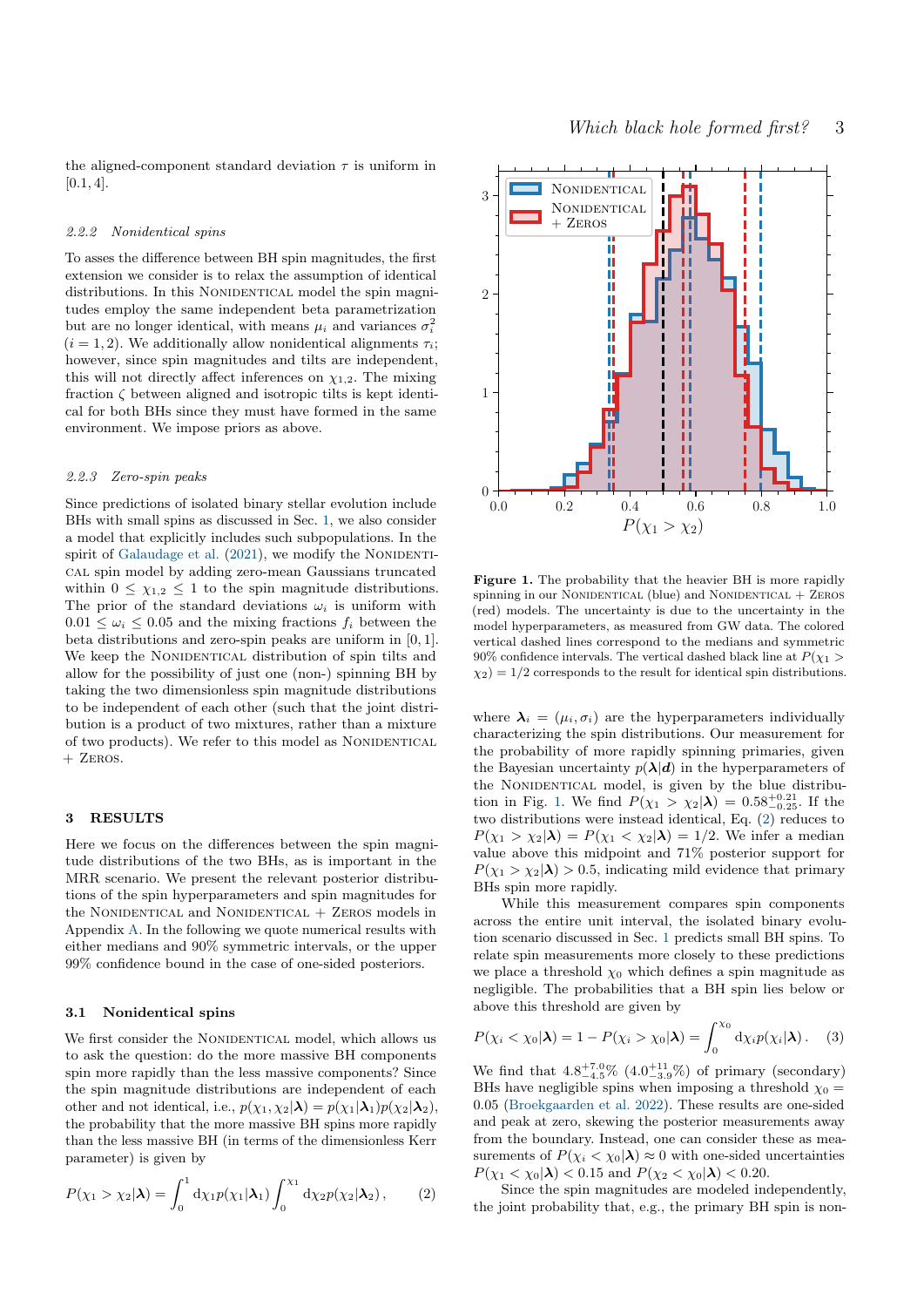## 4 Mould et al.

negligible and the secondary is negligible is simply given by the product  $P(\chi_1 > \chi_0, \chi_2 < \chi_0 | \lambda) = P(\chi_1 > \chi_0 | \lambda) P(\chi_2 <$  $\chi_0|\lambda$ ). If one assumes that the entire binary BH population formed through isolated evolution and that there is no other mechanism by which primary BHs can acquire spin, this probability can be interpreted as the fraction of MRR sources. On the other hand, sources with  $\chi_1 < \chi_0$ but  $\chi_2 > \chi_0$  correspond to the standard isolated binary scenario in this interpretation. Again taking  $\chi_0 = 0.05$ , we find  $<$  12% ( $<$  10%), or 3.8<sup>+11</sup>/<sub>3.7</sub>% (4.6<sup>+6.9</sup>%), of the underlying population falls into the MRR (standard) spin scenario. The majority of the posterior support lies away from zero spins with  $P(\chi_1, \chi_2 > \chi_0 | \lambda) = 0.90^{+0.07}_{-0.10}$ , while the fraction of sources with two negligible spins is at the subpercent level.

In Fig. [2](#page-3-1) we plot the measurements of these probabilities as a function of the spin threshold  $\chi_0$ ; of course, when  $\chi_0 =$  $1 (\chi_0 = 0)$  all sources are classified as having two (non-) negligible spins. There is no support in the population for binaries with *both* spins above  $\approx 0.6$ , while  $P(\chi_1, \chi_2$  $\chi_0|\lambda\rangle$  dominates for  $\chi_0 \gtrsim 0.8$  since the component spin distributions taper off above this value (see Appendix [A\)](#page-6-18). The fraction of sources which are placed in the MRR ( $\chi_1$ )  $\chi_0, \chi_2 < \chi_0$ ) and standard  $(\chi_1 < \chi_0, \chi_2 > \chi_0)$  scenarios peak at  $\chi_0 \approx 0.3$  and  $\chi_0 \approx 0.25$ , respectively. The location of these peaks is determined by the locations of the peaks in the component distributions (see Appendix [A\)](#page-6-18) and the former is slightly higher due to the slight preference for primaries with larger spins.

## <span id="page-3-2"></span>3.2 Zero-spin peaks

The above results are inferred using the NONIDENTICAL spin model, which does not account for a subpopulation of sources with small spins. Instead of relying on the ad hoc small-spin threshold, the NONIDENTCIAL  $+$  ZEROS model explicitly allows for fractions  $f_i$   $(i = 1, 2)$  occupying a peak at zero spin magnitudes; we find both fractions peak at zero with one-sided 99% credible bounds  $f_1 < 0.46$  and  $f_2 < 0.36$ (or medians and symmetric 90% intervals of  $f_1 = 0.13_{-0.12}^{+0.22}$ and  $f_2 = 0.08^{+0.18}_{-0.07}$  with no posterior support above 0.6 (see Appendix [A](#page-6-18) for posteriors of the occupation fractions and widths of these peaks). These are consistent with the NONIDENTICAL measurements of  $P(\chi_i < 0.05|\lambda)$  (recall that the prior bounds on the widths of the zero-spin peaks are  $\omega_i$  < 0.05). For comparison, we compute  $P(\chi_1 > \chi_2 | \lambda)$  =  $0.56^{+0.19}_{-0.21}$  with  $P(\chi_1 > \chi_2 | \lambda) > 0.5$  at 68% confidence for the NONIDENTICAL  $+$  ZEROS model, consistent with the NONIDENTICAL model and only slightly lowered due to the additional but small contribution from the zero peaks.

As similarly described in Sec. [3.1,](#page-2-3) the independence of the dimensionless spins means that the fraction of sources with both BHs in the beta distribution component is  $f_\beta =$  $(1 - f_1)(1 - f_2)$  while that for both in the small-spin peaks is  $f_0 = f_1 f_2$ . The fraction of binaries in which the primary BH has small spin and the secondary is spinning —i.e., the standard isolated binary evolution channel— is  $f<sub>S</sub>$  =  $f_1(1 - f_2)$ , while the converse —the MRR scenario— is  $f_{\rm R} = (1 - f_1)f_2$ . The spin tilt distributions separate the isolated and dynamical evolution channels with a fraction  $\zeta$ of sources in a preferentially aligned component, as predicted for binaries formed in the field, while the rest are isotropic. Therefore, from the total population we can identify the



<span id="page-3-1"></span>Figure 2. The joint probabilities that the spins of the more and less massive BHs,  $\chi_1$  and  $\chi_2$  respectively, lie above or below a given threshold,  $\chi_0$ , in the NONIDENTICAL model. The blue (orange) curve represents the case in which both components are above (below) threshold. For the red (green) curve, the primary BH spin is above (below) the threshold but the secondary is below (above) it, corresponding to the isolated binary evolution scenario in which MRR has (not) occurred. The solid lines give the median probabilities over the hyperparameter uncertainties as a function of  $\chi_0$ , while the shaded bands enclose the 90% credible regions. The vertical dashed black line indicates the fiducial threshold value of  $\chi_0 = 0.05$ .

fraction of sources forming in the isolated channel that are placed in each subchannel  $X \in \{\beta, 0, S, R\}$  as  $\zeta f_X$  (where  $\sum_X f_X = 1$ .

We present the measurements of these branching fractions from our NONIDENTICAL  $+$  ZEROS population analysis in Fig. [3,](#page-4-0) including both the total and isolated fractions,  $f_X$ and  $\zeta f_X$ , as well as the fraction of nonisolated sources,  $1 - \zeta$ . Binaries with both BHs placed in the beta spin distributions make up the majority of the population with  $f_\beta = 0.77^{+0.16}_{-0.20}$ . The fractions in which either or both BH spins are negligible all peak at zero: the total standard and MRR fractions are  $f_{\rm S}$  < 0.43 and  $f_{\rm R}$  < 0.32 ( $f_{\rm S}$  = 0.12<sup>+0.21</sup>/<sub>0.11</sub> and  $f_{\rm R}$  = 0.06<sup>+0.17</sup>/<sub>0.06</sub>), respectively, while  $f_0 < 0.06$ . The fraction of the total population within the isolated formation channel is not well measured at  $\zeta = 0.62_{-0.48}^{+0.33}$  (the posterior for  $\zeta$  is the same in both the NONIDENTICAL and NONIDENTICAL  $+$  ZEROS models). Since by definition  $0 \le \zeta \le 1$ , the isolated fractions are of course lowered, i.e.,  $\zeta f_X \leq f_X$ . In short, at 99% confidence we measure  $\zeta f_R < 0.23$ ,  $\zeta f_S < 0.33$ , and  $\zeta f_0 < 0.04$ .

## <span id="page-3-0"></span>4 DISCUSSION

## 4.1 Comparison to observations and predictions

Altogether, our results (given the current GW catalog) point to a lack of evidence for large subpopulations or merging stellar-mass binary BHs with negligible spins, or an inability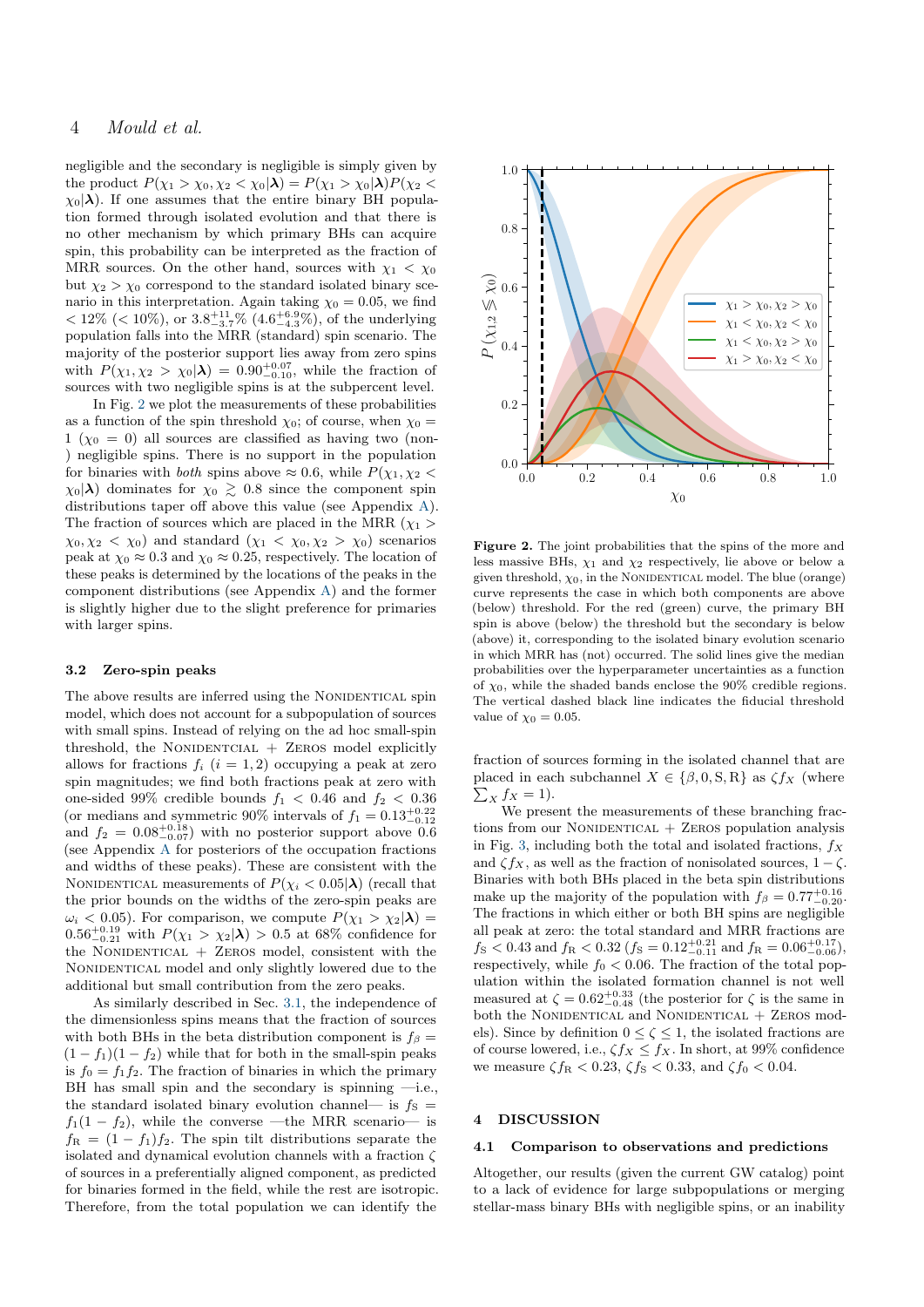

<span id="page-4-0"></span>Figure 3. Posteriors on the intrinsic fractions of binary BHs in the  $NonIDENTICAL$  + ZEROS model with different spin combinations. In blue (orange) is the fraction with two (non-) spinning BHs,  $f_\beta$  $(f_0)$ . In red (green) is the fraction of sources,  $f_R(f_S)$ , in which the more (less) massive BH is spinning while the other is nonspinning and thus interpreted as a MRR (standard) binary. The dashed lines indicate the total fractions within the astrophysical population,  $f_X$  $(X \in \{\beta, 0, S, R\}, \sum_X f_X = 1)$ , while the solid filled histograms represent the subset which have preferentially small spin tilts,  $\zeta f_X$ . The solid black line gives the posterior measurement on the mixing fraction of isotropic spin tilts,  $1 - \zeta$ .

to measure a sharp feature such as this in our models. This is potentially in disagreement both with previous measurements from GW data [\(Galaudage et al.](#page-8-9) [2021\)](#page-8-9) and predictions of isolated binary evolution [\(Qin et al.](#page-8-15) [2018;](#page-8-15) [Fuller & Ma](#page-6-12) [2019;](#page-6-12) [Dominik et al.](#page-6-19) [2012;](#page-6-19) [Gerosa et al.](#page-8-26) [2013;](#page-8-26) [Zevin & Bavera](#page-8-25) [2022;](#page-8-25) [Broekgaarden et al.](#page-6-14) [2022\)](#page-6-14).

[Galaudage et al.](#page-8-9) [\(2021\)](#page-8-9) find that  $54^{+21}_{-25}\%$  of BHs have negligible spin,<sup>[3](#page-4-1)</sup> whereas we find in Sec. [3.2](#page-3-2) that  $\langle 46\%$ (36%) of primary (secondary) BHs have negligible spin with fractions peaking at zero,  $23^{+20}_{-16}\%$  of binaries have at least one BH with negligible spin, and ∼ 1% have both BHs with negligible spins. We model negligible spins with a truncated Gaussian distribution of nonzero width centered at zero, whereas their zero-spin peak is a delta distribution at exactly  $\chi_{1,2} = 0$  resulting from parameter estimation runs performed with nonspinning priors. They also analyzed the binary BH mergers observed up to the end of the first half of O3, whereas the catalog analyzed here contains all binary BHs through the end of O3. To perform the equivalent O3 analysis allowing for nonidentical spin distributions would require parameter estimation runs for each event with nonspinning priors place on either or both BHs, resulting in three additional stochasticsampling runs per event (and per waveform); such analyses are beyond the scope of our study. However, our results are

robust with respect to the choice of population model; we measure consistent fractions of BHs with negligible spins in both the NONIDENTICAL and NONIDENTICAL  $+$  ZEROS models.

[Callister et al.](#page-6-20) [\(2022\)](#page-6-20) recently presented a detailed study on the intrinsic distribution of binary BH spins to address the issue of a potential subpopulation of negligible spins. They focus on the technical details of population modeling and analysis which can lead to erroneous conclusions on such features. They report findings consistent with our own and inconsistent with [Galaudage et al.](#page-8-9) [\(2021\)](#page-8-9), whether modeling effective or component spin. In particular, as in this work they also find a one-sided posterior measurement peaking at zero for the fraction of BHs with small spin, with an upper limit  $< 60\%$ . We focus on the astrophysical inferences these results allows us to make, in particular constraining the occurrence of MRR, which unlike in their analysis means crucially we model BH spins as nonidentical.

Zevin  $\&$  Bavera [\(2022\)](#page-8-25) use rapid population synthesis to investigate the occurrence of MRR in stellar progenitors of binary BHs. They find that, depending on the efficiency of accretion from the initially more to less massive star, up to 72% of systems undergo MRR (i.e., have a heavier second-born BH). Similarly, [Broekgaarden et al.](#page-6-14) [\(2022\)](#page-6-14) asses both the detectable and intrinsic MRR fractions in a range of population synthesis models. They find typical intrinsic MRR fractions  $> 30\%$ , lying between 11–82% across their models. These recent results are in general agreement with older predictions which found fractions ∼ 10–50% [\(Dominik](#page-6-19) [et al.](#page-6-19) [2012;](#page-6-19) [Gerosa et al.](#page-8-34) [2018\)](#page-8-34). From GW data we measure the related fraction in the intrinsic population to be  $\langle 32 \rangle$ (99% confidence) based on our definitions and astrophysical assumptions. Consistency between these population synthesis predictions and our measurements therefore requires lower accretion efficiencies between massive stars in order to result in lower MRR rates. However, even assuming a conservatively low accretion efficiency of 0.25, [Zevin & Bavera](#page-8-25) [\(2022\)](#page-8-25) find MRR fractions  $> 18\%$ . The low value of our fraction stems from the fact that, even when accounting for the possibility of negligible-spin subpopulations, we infer a small number of negligible-spin BHs in the astrophysical population. This particular MRR scenario requires the secondary BH —the first-born BH which was initially the more massive star— to have small spin.

More generally, accounting for the inferred astrophysical distribution of binary BH spins solely with the isolated binary formation channel requires some mechanism to produce sufficiently large spins  $\chi_i > 0.05$ . For example, various scenarios including weak core-envelope coupling, tidal synchronization, and significant accretion can lead to binary BHs with large spins [\(Steinle & Kesden](#page-8-35) [2021;](#page-8-35) [Olejak & Belczynski](#page-8-36) [2021;](#page-8-36) [Shao & Li](#page-8-37) [2022;](#page-8-37) [Zevin & Bavera](#page-8-25) [2022\)](#page-8-25). The apparent lack of negligible-spin sources in the intrinsic population may imply that, if isolated formation is the dominant contribution, the assumptions typically made in binary population synthesis are incorrect (e.g., efficient angular momentum transport in massive stars), or other formation channels dominate the GW merger rate. Large spins can be formed in environments where binary BHs interact dynamically, such as dense stellar clusters; hierarchical mergers —in which binary components are the remnants of previous mergers (see [Gerosa & Fishbach](#page-8-38) [2021](#page-8-38) for a review)— lead to high spins with a peak in the

<span id="page-4-1"></span><sup>3</sup> This value is taken from their updated [erratum.](https://arxiv.org/abs/2109.02424v3)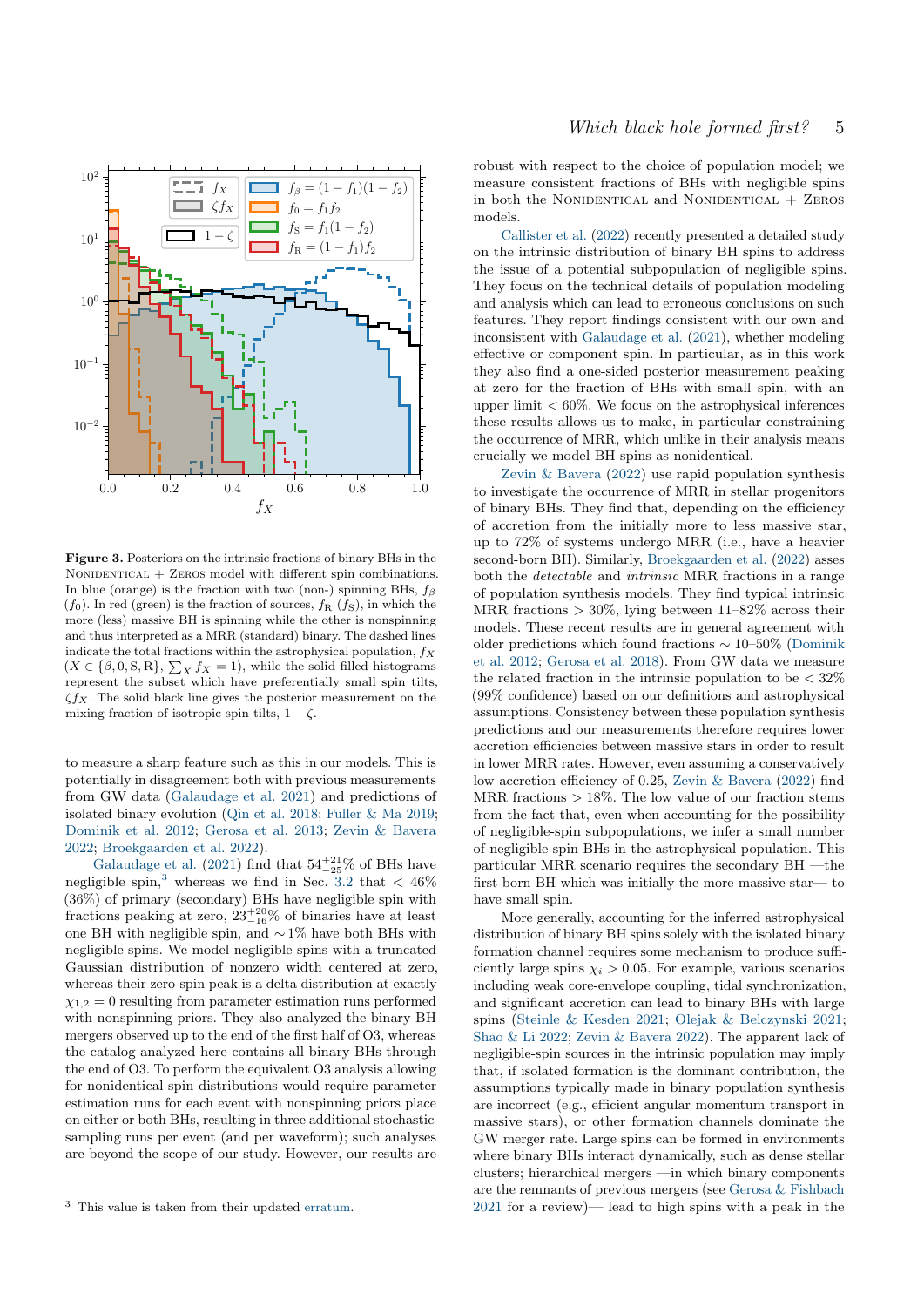distribution around  $\chi_i \approx 0.7$  (e.g., [Gerosa & Berti](#page-8-39) [2017;](#page-8-39) [Fishbach et al.](#page-6-21) [2017;](#page-6-21) [Doctor et al.](#page-6-22) [2021;](#page-6-22) Gálvez Ghersi & [Stein](#page-8-40) [2021\)](#page-8-40).

Nevertheless, this is away from the measured peak in the distributions of dimensionless spins at  $\chi_i \approx 0.2{\text -}0.3$ , which is emerging as a solid outcome from several population fits (see [Abbott et al.](#page-6-4) [2021c,](#page-6-4)[e;](#page-6-10) [Biscoveanu et al.](#page-6-23) [2021;](#page-6-23) [Mould &](#page-8-41) [Gerosa](#page-8-41) [2022,](#page-8-41) as well as our own Appendix [A\)](#page-6-18). To the best of our knowledge this feature has so far not been identified as a preferred outcome in current stellar models, and therefore requires further attention from the perspective of progenitor population modeling. We note that, though there is no evidence for large subpopulations of binary BHs with negligible spins, this does not mean that individual nonspinning sources do not exist. Indeed, in our NONIDENTICAL  $+$  ZEROS model, the primary and secondary BH spins are constrained away from zero at  $\chi_i = 0$  with 90% confidence, a conclusion not allowed by the DEFAULT and NONIDENTICAL models (see Appendix [A\)](#page-6-18). However, given the current catalog and measurement uncertainties, the two BH spins remain consistent with being drawn from a single continuous distribution.

## 4.2 Caveats

Inference results are subject to modeling errors; the implicit conditional in our Bayesian measurements is that of the population model. This is a crucial point, which we have explicitly indicated by reporting the conditional dependence on  $\lambda$  in all probabilities of Sec. [3.](#page-2-0) Indeed, misspecification can lead to biased results [\(Romero-Shaw et al.](#page-8-42) [2022\)](#page-8-42) and we do not pretend that the simple parametric models used here fully describe the astrophysical distribution of merging stellar-mass binary BHs.

In particular, the masses, spins, and redshifts are assumed to be independent of each other when in reality they may be correlated [\(Fishbach et al.](#page-6-7) [2021;](#page-6-7) [Callister et al.](#page-6-6) [2021;](#page-6-6) [Biscoveanu et al.](#page-6-8) [2022;](#page-6-8) [Bavera et al.](#page-6-9) [2022\)](#page-6-9). While the distribution of spin tilts is taken to be a mixture of two contributions, mimicking isolated and dynamical formation, it is likely that multiple channels contribute to the merger rate with distinct features across all source parameters [\(Zevin et al.](#page-8-7) [2021;](#page-8-7) [Wong et al.](#page-8-43) [2021\)](#page-8-43). On the other hand, observables such as spin tilts may not be such clear discriminators as previously assumed. For binary BHs formed in isolation, core collapse natal kicks [\(Kalogera](#page-8-44) [2000;](#page-8-44) [Steinle & Kesden](#page-8-35) [2021\)](#page-8-35) and mass transfer episodes [\(Stegmann & Antonini](#page-8-45) [2021\)](#page-8-45) may result in significant misalignments and spin precession. Stellar binary processes such as common envelope episodes may also occur in dynamical environments [\(Kumamoto et al.](#page-8-46) [2019;](#page-8-46) [Di](#page-6-24) [Carlo et al.](#page-6-24) [2020\)](#page-6-24), leading to both aligned and misaligned spins [\(Trani et al.](#page-8-47) [2021\)](#page-8-47). In these cases, the fraction  $\zeta$  of sources with preferentially aligned spins employed in Sec. [3.2](#page-3-2) is not a robust discriminator of isolated binary formation.

We assume the key MRR signature in GW observations to be spinning primary BHs that formed second from the collapse of the initially less massive stellar progenitor and nonspinning secondary BHs forming first from the initially more massive star. As discussed, several mechanisms can influence the resulting BH spin and therefore the fraction of binaries in the intrinsic population with this spin configuration may not be a clean indicator of the fraction of MRR systems. Contamination can result both from binaries

which do not experience MRR but attain our assumed spin configuration as well as systems which do undergo MRR but end up merging with different spins.

It is important to stress that the question we are asking the GW data here is, in a nutshell, "which BH spins the most?". The answer is then interpreted as the relative fraction of GW sources that undergo MRR by relying on a (hopefully broad, but admittedly specified) set of astrophysical expectations, thus translating the targeted question into "which BH formed first?".

## 5 CONCLUSIONS

Motivated by the possibility of a MRR occurring during the evolution of isolated massive binary stars [\(Zevin & Bavera](#page-8-25) [2022;](#page-8-25) [Broekgaarden et al.](#page-6-14) [2022\)](#page-6-14), in which the initially less (more) massive star becomes the (non-) spinning primary (secondary) BH in the binary, we performed population analyses of the confident binary BH mergers detected in GWs by LIGO/Virgo [\(Abbott et al.](#page-6-0) [2019,](#page-6-0) [2021d,](#page-6-1)[a,](#page-6-2)[b\)](#page-6-3). Crucially, we used spin models which allow for nonidentical distributions between primary and secondary BH spins, as well as subpopulations with negligible spins [\(Galaudage et al.](#page-8-9) [2021\)](#page-8-9).

In contrast to [Galaudage et al.](#page-8-9) [\(2021\)](#page-8-9), we did not find evidence for large subpopulations of negligible-spin BHs. Instead, with current GW data the BH spins are consistent with being drawn from identical, continuous distributions with nonvanishing support at small spins. We measure the occupation fractions of peaks at zero spins to be  $\langle 46\%$ and < 36% for primary and secondary BHs, respectively. An independent, complementary study that confirms our findings has been recently presented by [Callister et al.](#page-6-20)  $(2022)$ .

There is vanishing posterior support for binaries with both dimensionless spins  $> 0.6$ . We measure the intrinsic fraction of sources in which the heavier BH has significant spin while the lighter does not to be  $\langle 32\% \rangle$  and peak at zero, and reinterpret this as the fraction of binaries whose progenitors undergo MRR. A small proportion of MRR sources is also in tension with recent predictions from isolated binary evolution [\(Zevin & Bavera](#page-8-25) [2022;](#page-8-25) [Broekgaarden et al.](#page-6-14) [2022\)](#page-6-14), implying either that such sources do not contribute to the GW merger rate or the standard assumptions of isolated binary evolution we made do not hold.

On the other hand, the previously-reported overdensity in the dimensionless spin distributions around 0.2–0.3 at present appears to be a robust feature even when accounting for nonidentical spins and small-spin subpopulations. A clear explanation for this feature from common formation channels remains to be found.

#### ACKNOWLEDGEMENTS

We thank Colm Talbot, Jacob Golomb, Simona Miller, Katerina Chatziioannou, Tom Callister, Will Farr, and Monica Colpi for helpful discussions. M.M., D.G., and N.S. are supported by European Union's H2020 ERC Starting Grant No. 945155-GWmining, Cariplo Foundation Grant No. 2021- 0555, and Leverhulme Trust Grant No. RPG-2019-350. M.M. and F.B. acknowledge support from H2020 project HPC-EUROPA3 (INFRAIA-2016-1-730897). Computational work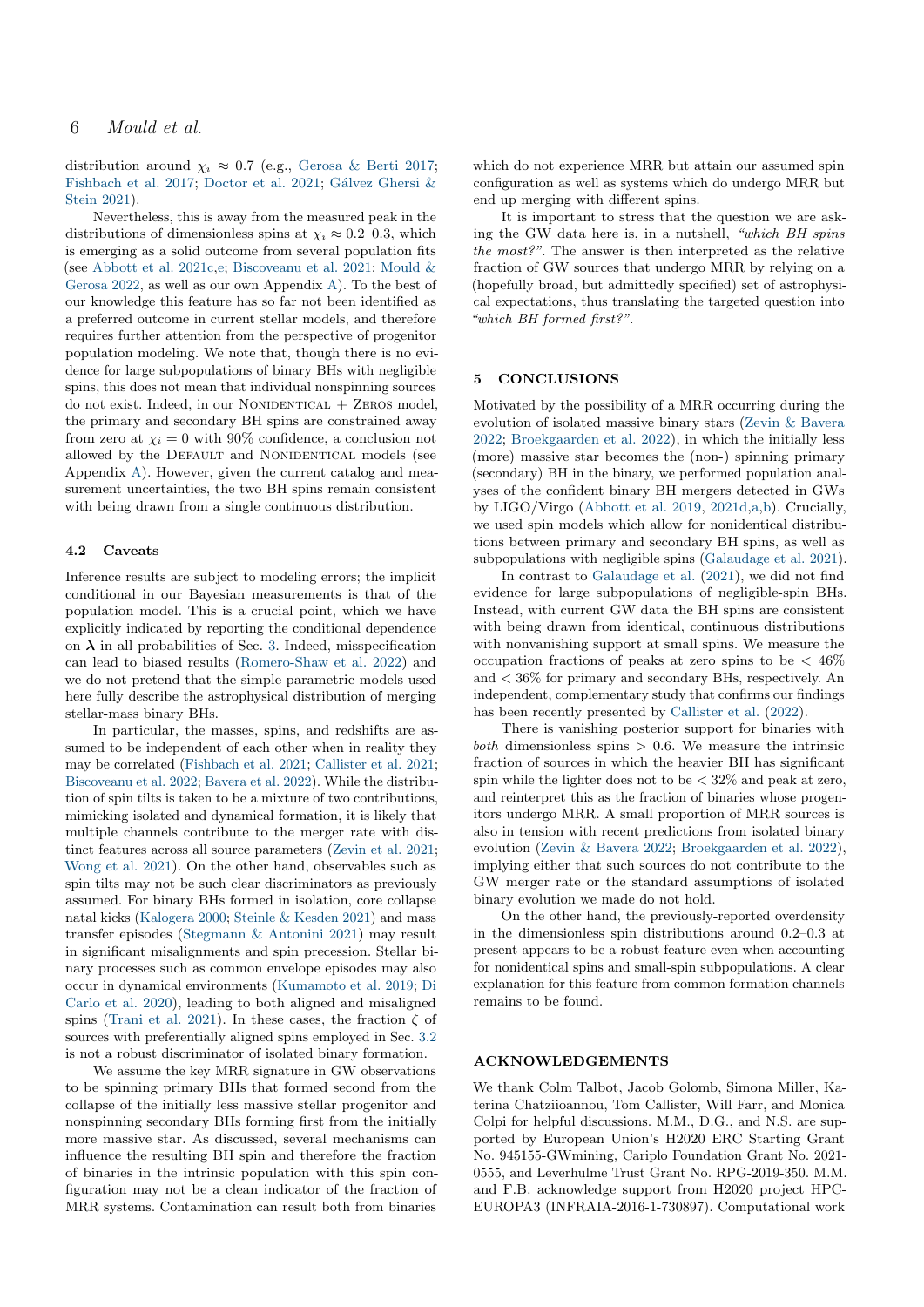was performed on the BlueBear cluster at the University of Birmingham, and at CINECA with allocations through INFN, Bicocca, and ISCRA Type-B project HP10BEQ9JB.

#### DATA AVAILABILITY

The data underlying this article will be shared on reasonable request to the corresponding author.

## <span id="page-6-18"></span>APPENDIX A: SPIN POSTERIORS

Here we present the posterior distributions for the hyperparameters of our models and of the spin magnitudes themselves, including the DEFAULT spin model for comparison.

Figure [A1](#page-7-0) presents the results for the NONIDENTICAL model. The parametric forms are the same as in the DEFAULT model, the only difference being the two BH components are no longer identical. In general this results in larger measurement errors, particular for the secondary spin as seen in the right panel of Fig. [A1,](#page-7-0) which is unsurprising since the spin of the less massive component is more difficult to measure in parameter estimation [\(Abbott et al.](#page-6-3) [2021b\)](#page-6-3). We infer secondary BH spin magnitudes with lower means  $\mu_2$  and widths  $\sigma_2$ , resulting in secondary spins which are on average lower and peak more narrowly than that of the primaries. The primary hyperparameters are consistent with the DEFAULT posteriors, albeit with larger errors. The component spin magnitudes remain consistent with being identical within the displayed 90% credible regions and feature a peak around  $\chi_i \approx 0.2{\text -}0.3$ . Given the beta distribution parametrization, the probability densities are consistent with zero at  $\chi_i = 0$ . The mixing fraction  $\zeta$  between isotropic and preferentially aligned spin tilts is identical for primary and secondary BHs by assumption —hence the overlapping of the  $i = 1, 2$  curves in the corresponding one-dimensional histogram— and is unchanged with respect to the original DEFAULT analysis. The Bayes factor over the DEFAULT model is  $\log_{10} \mathcal{B} = -0.18$ .

In Fig. [A2](#page-7-1) we presents the results for the NONIDENTI- $CAL + ZEROS model which, in addition to the parameters of$ the NONIDENTICAL model, includes Gaussian peaks in each component spin magnitude distribution centered on zero and with standard deviations  $\omega_i$  (i = 1, 2) to model a subpopulation of BHs with negligible spin [\(Galaudage et al.](#page-8-9) [2021\)](#page-8-9). The posteriors on the parameters of the beta spin components are unchanged with respect to the NONIDENTICAL analysis, however, and are hence not plotted; one can simply refer to Fig. [A1](#page-7-0) instead. The Bayes factor over the DEFAULT model is  $\log_{10} \mathcal{B} = -0.05$ .

The fractions  $f_i$  of both primary and secondary BHs with negligible spins are one sided and peak at zero, though the measurement errors are large and extend up to  $f_i \leq 0.6$ . The priors on the zero-spin peak widths  $\omega_i$  are uniform in [0.01, 0.05] and we find the posteriors feature more support at the upper boundaries. We find the same result when widening the prior domain to [0.01, 0.1], inevitably leading to larger inferred values of  $f_i$  but which still peak at zero. The same behavior is observed in analyses which do not impose a prior cut on the population likelihood determined by the effective sample sizes of Monte Carlo integrals [\(Callister et al.](#page-6-20) [2022\)](#page-6-20), as used in this work, implying the inferred posteriors are

robust. In contrast to the findings of [Galaudage et al.](#page-8-9) [\(2021\)](#page-8-9), these results altogether point to a lack of evidence for a subpopulation of small spins, or alternatively an inability to measure such a feature in the spin distribution. On the other hand, the peak at  $\chi_2 \approx 0.2{\text -}0.3$  remains apparent in the right panel of Fig. [A2.](#page-7-1) While allowing for the possibility of a subpopulation of BHs with small spins results in a visible spike in density at  $\chi_i = 0$ , the probability there is still low due to the small volume of occupied parameter space  $(\chi_i < 0.05)$ . Unlike the DEFAULT and NONIDENTICAL models, the mixture parameterization of the NONIDENTICAL + ZEROS model allows the  $\chi_i$  distributions to be constrained away from zero at  $\chi_i = 0$  within the 90% confidence interval. Within this uncertainty, both primary and secondary BH spins are still consistent with a single continuous distribution, however.

#### **REFERENCES**

- <span id="page-6-0"></span>Abbott B. P., et al., 2019, [Phys. Rev. X,](http://dx.doi.org/10.1103/PhysRevX.9.031040) [9, 031040](https://ui.adsabs.harvard.edu/abs/2019PhRvX...9c1040A) [\(arXiv:1811.12907\)](http://arxiv.org/abs/1811.12907)
- <span id="page-6-2"></span>Abbott R., et al., 2021a, , [\(arXiv:2108.01045\)](http://arxiv.org/abs/2108.01045)
- <span id="page-6-3"></span>Abbott R., et al., 2021b, , [\(arXiv:2111.03606\)](http://arxiv.org/abs/2111.03606)
- <span id="page-6-4"></span>Abbott R., et al., 2021c, , [\(arXiv:2111.03634\)](http://arxiv.org/abs/2111.03634)
- <span id="page-6-1"></span>Abbott R., et al., 2021d, [Phys. Rev. X,](http://dx.doi.org/10.1103/PhysRevX.11.021053) [11, 021053](https://ui.adsabs.harvard.edu/abs/2021PhRvX..11b1053A) [\(arXiv:2010.14527\)](http://arxiv.org/abs/2010.14527)
- <span id="page-6-10"></span>Abbott R., et al., 2021e, [Astrophys. J. Lett.,](http://dx.doi.org/10.3847/2041-8213/abe949) [913, L7](https://ui.adsabs.harvard.edu/abs/2021ApJ...913L...7A) [\(arXiv:2010.14533\)](http://arxiv.org/abs/2010.14533)
- <span id="page-6-17"></span>Ashton G., et al., 2019, [Astrophys. J. Supp.,](http://dx.doi.org/10.3847/1538-4365/ab06fc) [241, 27](https://ui.adsabs.harvard.edu/abs/2019ApJS..241...27A) [\(arXiv:1811.02042\)](http://arxiv.org/abs/1811.02042)
- <span id="page-6-13"></span>Bavera S. S., et al., 2020, [Astron. Astrophys.,](http://dx.doi.org/10.1051/0004-6361/201936204) [635, A97](https://ui.adsabs.harvard.edu/abs/2020A&A...635A..97B) [\(arXiv:1906.12257\)](http://arxiv.org/abs/1906.12257)
- <span id="page-6-9"></span>Bavera S. S., Fishbach M., Zevin M., Zapartas E., Fragos T., 2022, , [\(arXiv:2204.02619\)](http://arxiv.org/abs/2204.02619)
- <span id="page-6-11"></span>Belczynski K., et al., 2020, [Astron. Astrophys.,](http://dx.doi.org/10.1051/0004-6361/201936528) [636, A104](https://ui.adsabs.harvard.edu/abs/2020A&A...636A.104B) [\(arXiv:1706.07053\)](http://arxiv.org/abs/1706.07053)
- <span id="page-6-23"></span>Biscoveanu S., Isi M., Vitale S., Varma V., 2021, [Phys. Rev. Lett.,](http://dx.doi.org/10.1103/PhysRevLett.126.171103) [126, 171103](https://ui.adsabs.harvard.edu/abs/2021PhRvL.126q1103B) [\(arXiv:2007.09156\)](http://arxiv.org/abs/2007.09156)
- <span id="page-6-8"></span>Biscoveanu S., Callister T. A., Haster C.-J., Ng K. K. Y., Vitale S., Farr W., 2022, , [\(arXiv:2204.01578\)](http://arxiv.org/abs/2204.01578)
- <span id="page-6-14"></span>Broekgaarden F. S., Stevenson S., Thrane E., 2022, [\(arXiv:2205.01693\)](http://arxiv.org/abs/2205.01693)
- <span id="page-6-6"></span>Callister T. A., Haster C.-J., Ng K. K. Y., Vitale S., Farr W. M., 2021, [Astrophys. J. Lett.,](http://dx.doi.org/10.3847/2041-8213/ac2ccc) [922, L5](https://ui.adsabs.harvard.edu/abs/2021ApJ...922L...5C) [\(arXiv:2106.00521\)](http://arxiv.org/abs/2106.00521)
- <span id="page-6-20"></span>Callister T. A., Miller S. J., Chatziioannou K., Farr W. M., 2022, , [\(arXiv:2205.08574\)](http://arxiv.org/abs/2205.08574)
- <span id="page-6-24"></span>Di Carlo U. N., et al., 2020, [Mon. Not. R. Astron. Soc.,](http://dx.doi.org/10.1093/mnras/staa2286) [498, 495](https://ui.adsabs.harvard.edu/abs/2020MNRAS.498..495D) [\(arXiv:2004.09525\)](http://arxiv.org/abs/2004.09525)
- <span id="page-6-22"></span>Doctor Z., Farr B., Holz D. E., 2021, [Astrophys. J. Lett.,](http://dx.doi.org/10.3847/2041-8213/ac0334) [914, L18](https://ui.adsabs.harvard.edu/abs/2021ApJ...914L..18D) [\(arXiv:2103.04001\)](http://arxiv.org/abs/2103.04001)
- <span id="page-6-19"></span>Dominik M., Belczynski K., Fryer C., Holz D. E., Berti E., Bulik T., Mandel I., O'Shaughnessy R., 2012, [Astrophys. J.,](http://dx.doi.org/10.1088/0004-637X/759/1/52) [759, 52](https://ui.adsabs.harvard.edu/abs/2012ApJ...759...52D) [\(arXiv:1202.4901\)](http://arxiv.org/abs/1202.4901)
- <span id="page-6-5"></span>Edelman B., Doctor Z., Godfrey J., Farr B., 2022, [Astrophys. J.,](http://dx.doi.org/10.3847/1538-4357/ac3667) [924, 101](https://ui.adsabs.harvard.edu/abs/2022ApJ...924..101E) [\(arXiv:2109.06137\)](http://arxiv.org/abs/2109.06137)
- <span id="page-6-16"></span>Farr W. M., 2019, [Research Notes of the American Astronomical](http://dx.doi.org/10.3847/2515-5172/ab1d5f) [Society,](http://dx.doi.org/10.3847/2515-5172/ab1d5f) [3, 66](https://ui.adsabs.harvard.edu/abs/2019RNAAS...3...66F) [\(arXiv:1904.10879\)](http://arxiv.org/abs/1904.10879)
- <span id="page-6-21"></span>Fishbach M., Holz D. E., Farr B., 2017, [Astrophys. J. Lett.,](http://dx.doi.org/10.3847/2041-8213/aa7045) [840,](https://ui.adsabs.harvard.edu/abs/2017ApJ...840L..24F) [L24](https://ui.adsabs.harvard.edu/abs/2017ApJ...840L..24F) [\(arXiv:1703.06869\)](http://arxiv.org/abs/1703.06869)
- <span id="page-6-15"></span>Fishbach M., Holz D. E., Farr W. M., 2018, [Astrophys. J. Lett.,](http://dx.doi.org/10.3847/2041-8213/aad800) [863, L41](https://ui.adsabs.harvard.edu/abs/2018ApJ...863L..41F) [\(arXiv:1805.10270\)](http://arxiv.org/abs/1805.10270)

<span id="page-6-7"></span>Fishbach M., et al., 2021, [Astrophys. J.,](http://dx.doi.org/10.3847/1538-4357/abee11) [912, 98](https://ui.adsabs.harvard.edu/abs/2021ApJ...912...98F) [\(arXiv:2101.07699\)](http://arxiv.org/abs/2101.07699)

<span id="page-6-12"></span>Fuller J., Ma L., 2019, [Astrophys. J. Lett.,](http://dx.doi.org/10.3847/2041-8213/ab339b) [881, L1](https://ui.adsabs.harvard.edu/abs/2019ApJ...881L...1F) [\(arXiv:1907.03714\)](http://arxiv.org/abs/1907.03714)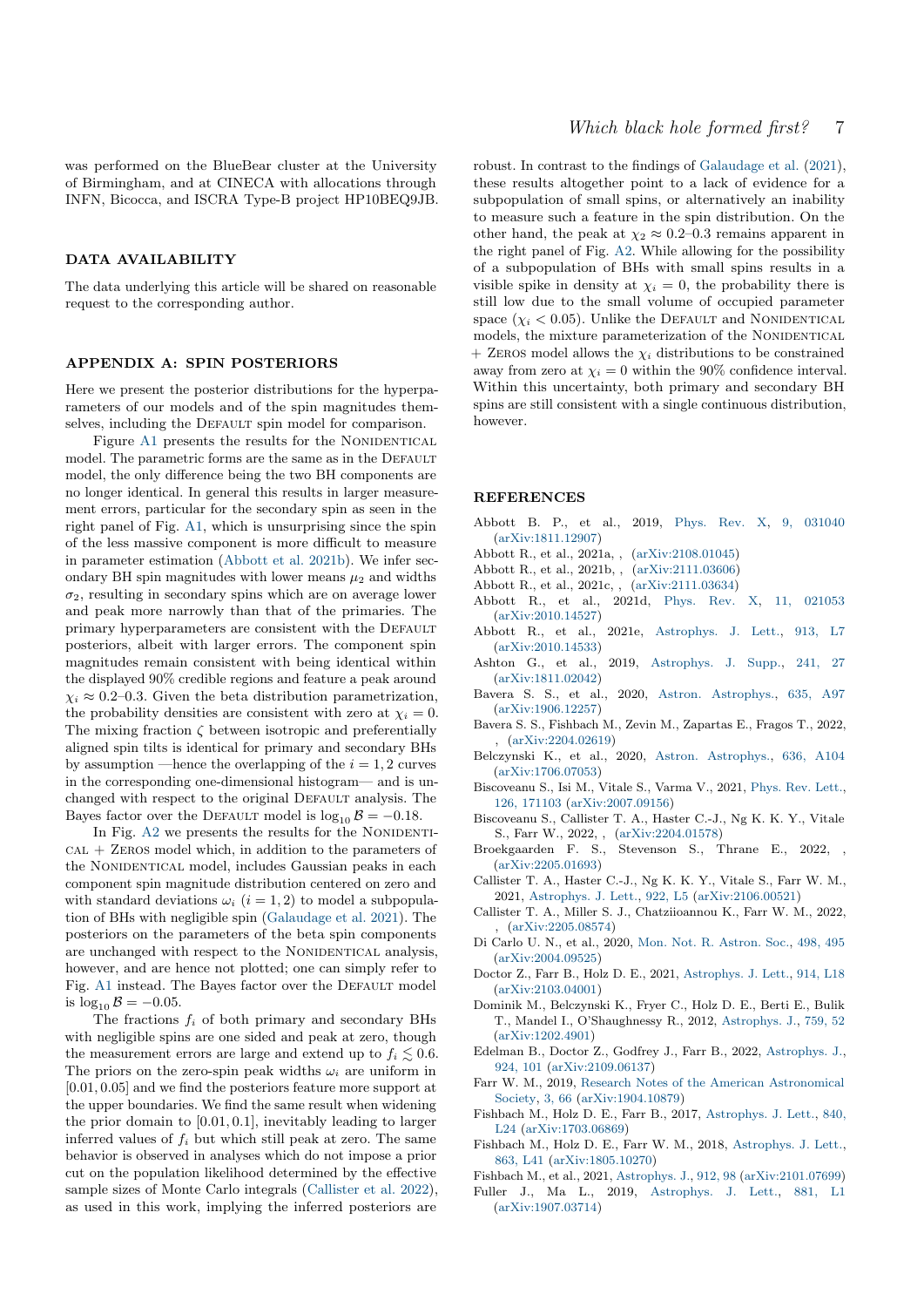

<span id="page-7-0"></span>Figure A1. The posterior distributions for the spin hyperparameters (left) and the spin magnitudes themselves (right) for the NONIDENTICAL model. The primary,  $i = 1$ , distributions (secondary,  $i = 2$ ) are plotted in blue (green), and the DEFAULT spin model is shown in red for comparison. Left: The parameters of the NONIDENTICAL model are the means  $\mu_i$  and standard deviations  $\sigma_i$  of the beta distribution in spin magnitudes, the mixing fraction ζ between aligned and isotropic spin tilt subpopulations (which is the same for primaries and secondaries), and the widths  $\tau_i$  of said aligned components. For the DEFAULT model the primary and secondary components are identical  $(i = 1, 2)$ . Right: The solid lines represent the mean distributions, i.e., the posterior population distributions, and the shaded regions correspond to the symmetric 90% credible regions.



<span id="page-7-1"></span>Figure A2. Left: The posterior distributions for the hyperparameters of the NONIDENTICAL + ZEROS model characterizing the peaks at zero spins. The occupation fractions of these peaks are  $f_i$  and the standard deviations are  $\omega_i$   $(i = 1, 2)$ . The posteriors of the beta distribution parameters are identical to the NONIDENTICAL case and thus not displayed. Right: The posterior distributions for the spin magnitudes determined by the NONIDENTICAL + ZEROS model. The primary (secondary) spin is plotted in blue (green), and the DEFAULT model is displayed in red for comparison. The solid lines represent the mean distributions, i.e., the posterior population distributions, and the shaded regions correspond to the symmetric 90% credible regions.